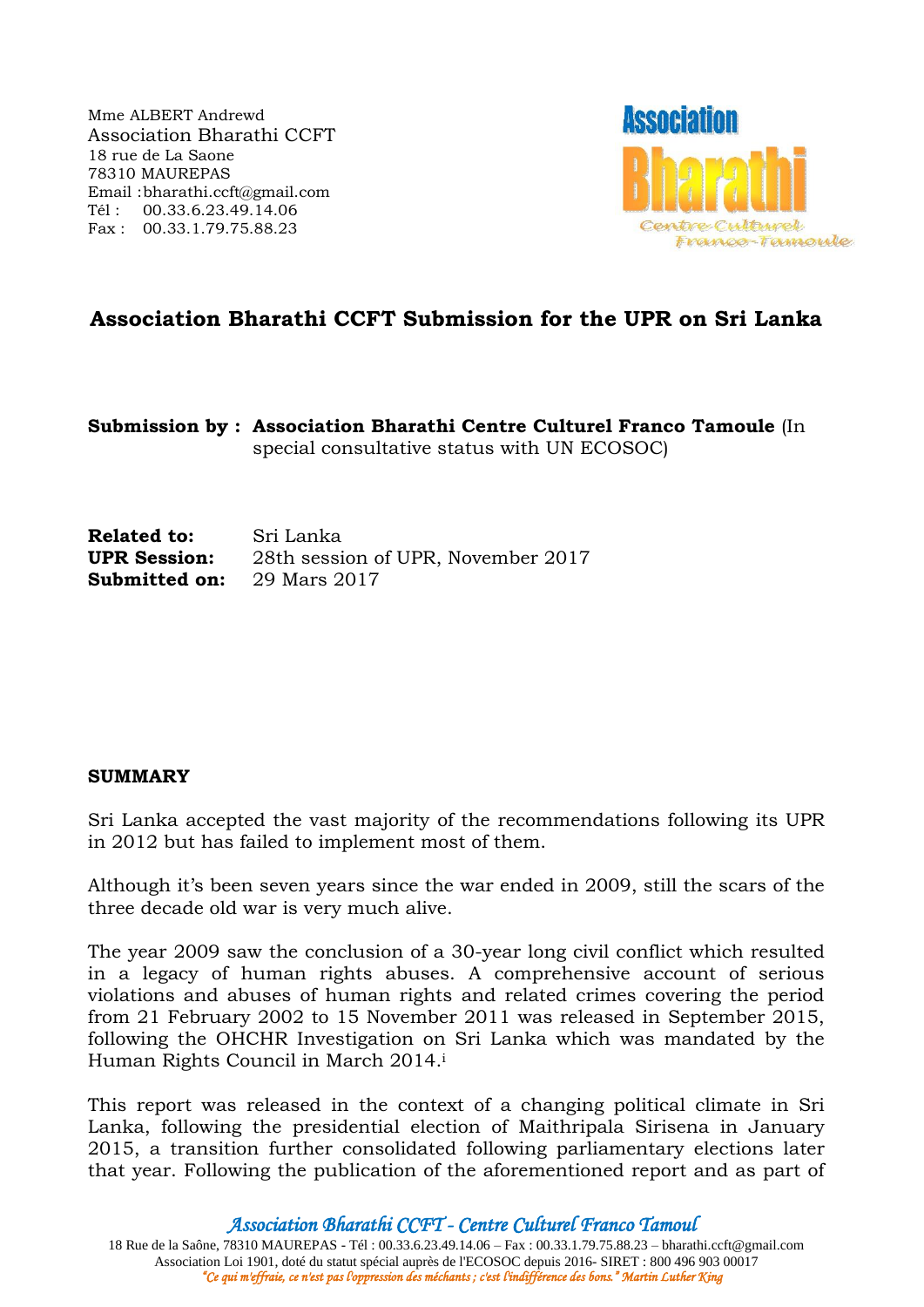an ambitious reform agenda, the Government of Sri Lanka (GoSL) co-sponsored resolution 30/1 at the UN Human Rights Council in September 2015 mandating reconciliation and transitional justice mechanisms.

At present Sri Lanka is undergoing a process of transitional justice, with the GoSL pledging to implement four mechanisms to facilitate transition; namely, an Office of Missing persons; an office for reparations; a special judicial mechanism; and a commission on truth, justice, reconciliation and non-recurrence. Nevertheless, an effective implementation of these mechanisms is yet to be realized as the entire process is currently in its primary stages, which has meant that little or no change has been felt by war-affected communities in the North and East of the country.

Since the government has failed to fully implement any of the pledged promises of the Resolution 30/1 cosponsored by the GoSL at the 30<sup>th</sup> Sessions UN Human Rights Council in 2015, within given period of 18 months; the period of implementation was extended to another two years at the 34th Session of the UNHRC in March 2017. Tamil civil society, human rights activists and affected communities vehemently opposed the extension of duration as the past experiences as well as the current statements put out by the President, Prime Minister and other government ministers only proves that justice will not be served to the victims of war crimes and crimes against humanity.<sup>ii</sup> Many deem such heinous crimes committed by the State security forces within a short span of six months as genocide.

The Office of the Missing Persons (OMP) which was rushed through Parliament does not consist of a judicial mechanism and it lacks authority to carry out investigations. Right to Information Act will not be applicable when it comes to OMP and therefore, the reason for the formation of such a weak office is to ensure protection of the security forces. This has been clearly stated in the FAQs on OMP of the Secretariat for Coordinating Reconciliation Mechanisms' official website.iii

There is reliable information that steps are being taken to repeal the PTA with a proposed Counter Terrorism bill which is deemed as even more severe is yet to be publicly shared. Human rights groups noted that the new piece of law, if adopted, could give the government an opportunity to crush any dissent and any opposition by labelling it as 'terrorism'.iv

Therefore, such moves by the State only proves that the draconian legislations such as PTA and ER is very much alive despite assurances given by the government to the international community stating that the PTA is no more in operation.<sup>v</sup>

Apart from the above, there's no steps being taken to resolve the internal displacement of the Tamil communities in the North and East or release the residential and cultivation lands taken over by the military. The GoSL has shown no concern over the heavy military presence in the North and East and therefore, the affected communities continue to suffer.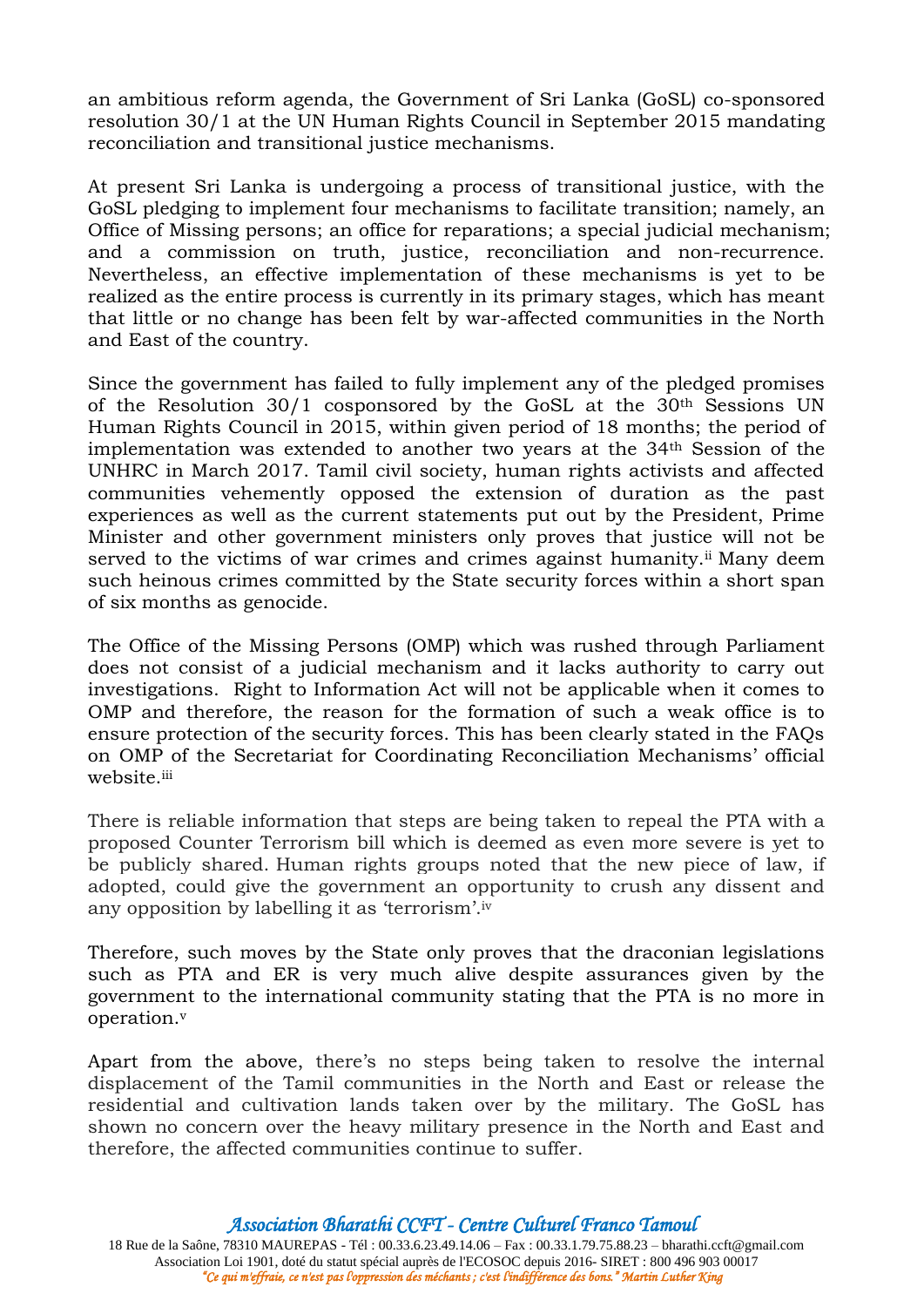# **Security of women and Militarization in the North East**

Women's rights and security continues to deteriorate in Sri Lanka, especially in the North and East and a culture of impunity has been entrenched within the State structure. The war created a climate of insecurity, which was attributable in part to decades of militarization and the resulting breakdown of democratic norms and the rule of law.

Similarly, in a report studying the experiences of Tamil women in the post-war period, it was discovered that many women who leave the home for income generating activities or, even basic daily activities, routinely face sexual harassment and abuse, in part due to the pervasive military presence. They elaborated that the reduction in women's agency following the disappearance of the LTTE, which categorically prohibited sexual and gender-based violence against women, put women at a higher risk of sexual and gender-based violence both by security forces as well as within the community. This has in turn fueled extreme insecurity amongst women, increased rates of teenage marriage and pregnancy, and escalated coerced and opportunistic transactional sex work. Reports of violence and harassment against women have been levelled against security forces on a consistent basis. Within the community, reports suggest that men face increased economic and social disempowerment as a result of a highly militarized and controlled environment. Many men resort to alcohol to deal with their frustration, which compounds the problem of rampant sexual and gender-based violence against women within the communities. Additionally, the breakdown in social networks of some men, particularly those who were held in detention for longs periods of time, has contributed to their propensity to engage in intra-community sexual and gender-based violence.<sup>vi</sup>

Following her visit to Sri Lanka, Rita Izsák-Ndiaye, UN Special Rapporteur on minority issues, stated that the Tamil women in the North and East continue to suffer from the scars of the conflict, either as war widows, families of the disappeared, or as former combatants. The number of female-headed households is high, and it comes with particular vulnerabilities and social stigma which makes basic survival difficult and renders them exposed to further exploitation. There is a dire need for targeted psychosocial assistance for these women, as well as ensuring that their voices are systematically heard and reflected justice process. Women who are displaced also face particular challenges. She added that the war affected communities in the northern and eastern parts of the country, where majority of the Tamils are concerned highly about militarization, release of prisoners and issues of land return frequently and prominently featured.vii

Military involvement in economic activities and trade have reduced the opportunities for income and employment of war affected communities in the North and East, which includes construction work cultivation and trade.

In the current context too people continue to fear military presence and it is negatively felt in many spheres of life, often affecting their livelihood. Worrying allegations of intimidation and harassment were also have been recorded. With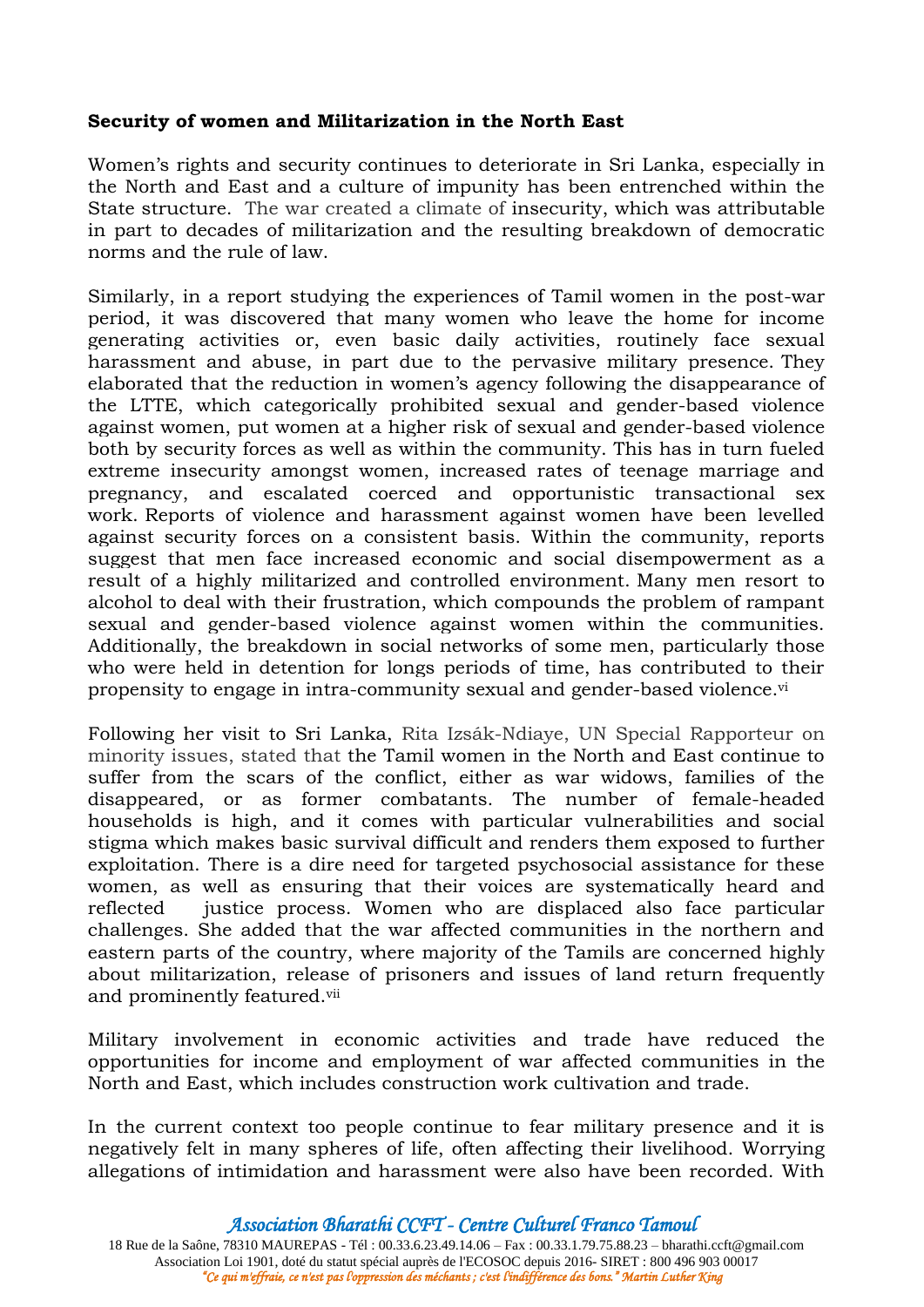the Army's ethnic make-up being almost entirely Sinhalese, and its disproportionately heavy presence in the Northern province, the military is seen as an occupational force, which is believed to continue stigmatizing the Tamils as militants.

UN Rapporteur for Minority Issues also stated that while a proper mapping exercise takes place of all the lands currently occupied by the military, lands currently not in use or whose use cannot be adequately justified for military purposes must be returned without delay to their rightful owners in a condition that is usable.viii

Protracted displacement has also led to many conflicts, including between and within minority groups, also due to tensions between host communities and those displaced. Steps must be taken to address and resolve these conflicts.

Following are some of the issues in detail:

## Gender based violence and sexual crimes

There has been a significant increase in violence against women and children in war affected areas in the North and East. School children, especially female children are unable to return home safely without facing various forms of sexual harassments. According to the Police Report released in 2015, a total of 135 female children under the age of 16 were sexually abused in the North and East. ixIncidents of women being attacked and murdered are increasing. An expecting young mother of seven months was raped and murdered in the Jaffna district at beginning of this year.<sup>x</sup> Reasons for such increase in sexual crimes is the absence of law and order, failure by the police to take action to produce the perpetrator before the court and lack of protection for victims and witnesses. In addition, unavailability of State sponsored safe houses for women in the in the North and East and lack of documentation and data on incidents of gender based violence and sexual crimes in order to raise wider awareness are also contributing factors for such increase. Although Sri Lanka has ratified CEDAW, no action has been taken to propose a draft legislation in line with its international obligations. Therefore, the State must draft a legislation comprising CEDAW General Recommendation 19 and Resolution 1325 in order to eliminate violence against women.

## Resettlement is not carried out fully in the North and East and Military occupation

Resettlement has not taken place fully in military occupied areas. Areas such as Keppapilavu, Mullikulam is fully occupied by the military and the people of the said areas have been resettled in so called development villages in forest areas. Movements of security forces and intelligence have increased in the said areas. Similarly, the people who were resettled in areas like Valavai and Mavittapuram of the Vallikamam North are living amidst military camps. Nearly 100 families who were living in temporary shelters in Jaffna were resettled in a different area called Nallinakkapuram (Reconciliation Village) created by the military. There's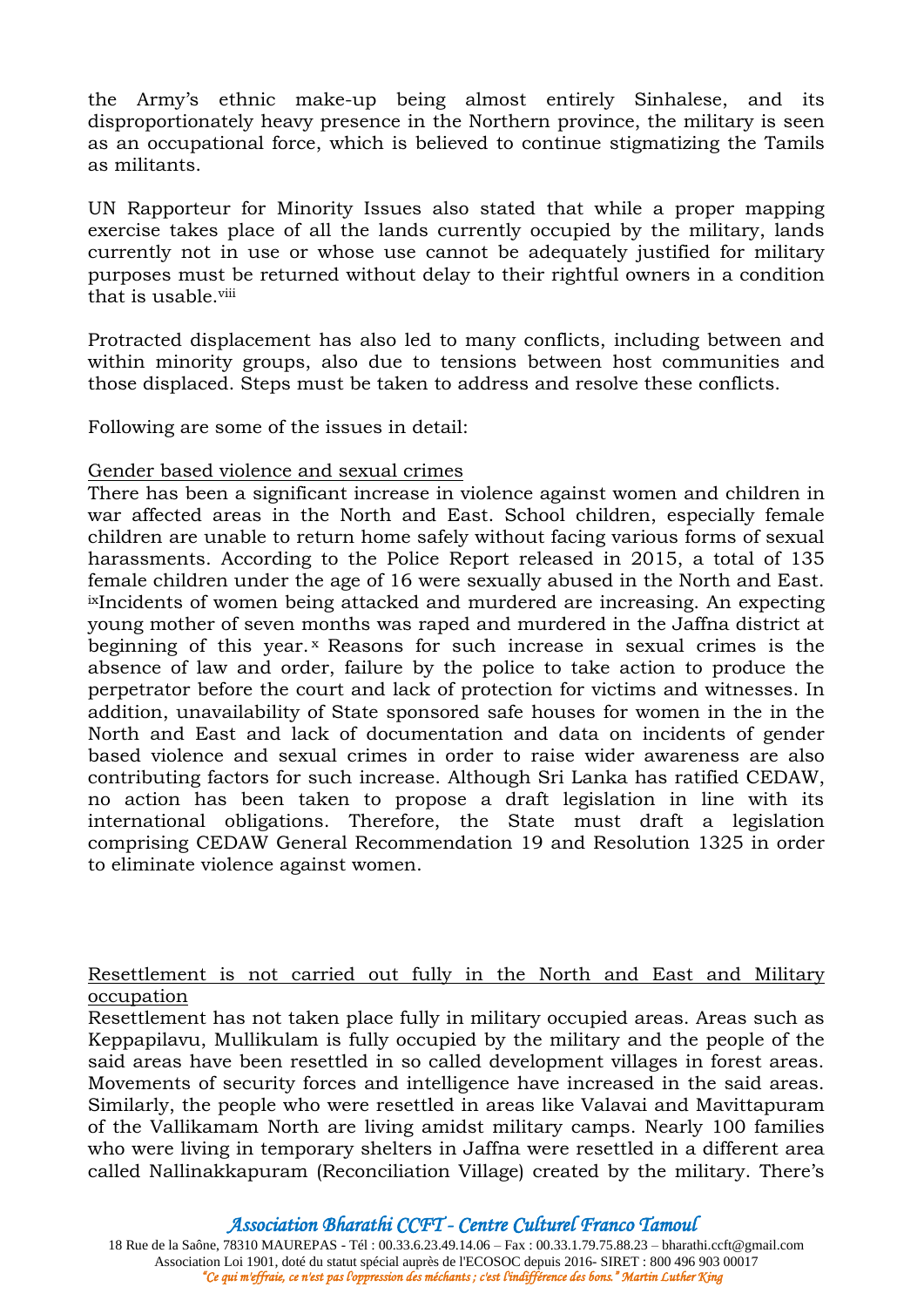heavy military presence in the area. A total of 4835 persons of 1224families are living in temporary camps in the Jaffna district. A further total of 28, 492 persons of 7123 families are living with friends and relatives. The Navy refused permission for 184 families of Iranatheevu Island in Kilinochchi to resettle in their land. Apart from the above there are hundreds of acres of private and public land which is under the control of the military. The military has taken over 39 acres of private land belonging to 23 persons in Neduntheevu. Further, in the same area they have taken over 05 acres of land belonging to government departments and public and also occupied 20 building belonging to government organizations and public. There are 12 fresh water wells in the Sarapiddy area and the Navy alone is utilizing these wells. 72,000 liters of water is being used for their consumption as they draw water 6 times per day in a bowser that holds 12,000 liters.

The residential and agricultural lands must be returned to their rightful owners without any further delay and compensation must be paid to the people who have suffered long. Security forces utilizing water resources that belong to the public too must be stopped immediately.

## Militarization

Military presence can be seen and felt in the people's daily lives in the North and East. The military interference in economic activities, educational activities, cultural events, family events has become a common occurrence.<sup>xi</sup> The military runs a total of 22 business centres in the Mannar district. The State contracts for infrastructure work in the North and East are being taken by the forces and they involved such construction work. As a result local construction workers, contractors and the local governments too are affected. A total of 588 preschool teachers are receiving their salaries from the Civil Security Forces under the Military. Militarization not only affects daily lives of the people but also it's a hindrance to their independence. Therefore, we emphasize the importance of demilitarization.

Given the above facts, CHRD sees that the Government of Sri Lanka has no intention of releasing occupied lands in the North and East anytime soon. Therefore, based on the Vienna Declaration as well as Durban Declaration and Programme of Action and also having observed that successive Governments have failed to abide by the Geneva Convention and other applicable norms of humanitarian law; Tamil civil society and affected communities feel the only lasting solution to this prolonging issue would be that the relevant agencies within the UN system must call on the Government of Sri Lanka to let the Tamil people of the island to exercise its inalienable right to self-determination.

#### **RECOMMENDATIONS**

 Take immediate measures to demilitarize North and East and hand over lands (occupied by the military for over 25 years) to their rightful owners without any further delay. Also the Tamil people of the North East must be given access to their residential and agricultural lands to engage in economic and livelihood activities

*Association Bharathi CCFT - Centre Culturel Franco Tamoul*

18 Rue de la Saône, 78310 MAUREPAS - Tél : 00.33.6.23.49.14.06 – Fax : 00.33.1.79.75.88.23 – bharathi.ccft@gmail.com Association Loi 1901, doté du statut spécial auprès de l'ECOSOC depuis 2016- SIRET : 800 496 903 00017 *"Ce qui m'effraie, ce n'est pas l'oppression des méchants ; c'est l'indifférence des bons." Martin Luther King*